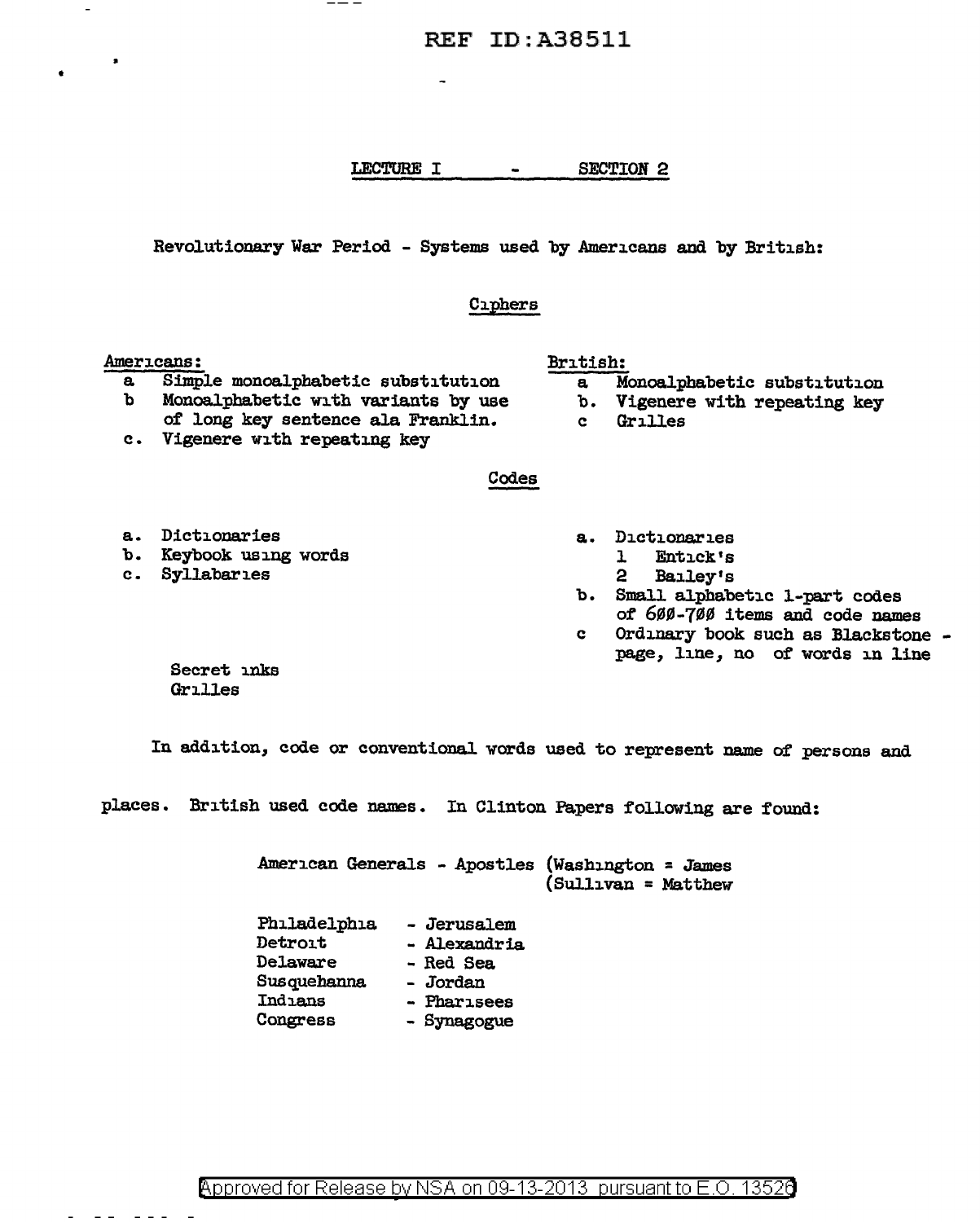## 6 31 Jefferson Syllabary

(Encoding) (enciphering) encrypting

Typical of the small codes and syllabaries used at the time.

6 3

The syllabary used by Thomas Jefferson (Extract from decoding section).

(That all 'round genius also may be regarded as being the first American

inventor of cryptographic devices -- as will be discussed later.)

257 The New Spelling Dictionary by Rev John Entick, London, 1782

#### 232

British Cipher Message using title page of the Army List Message dated 13 September 1781.

### Applies to 232.1

LINE 22

THE GOVERNORS LIEUTENANT GOVERNORS & C OF HIS 1 2 3 4 5 6 7 8 9 lf/J 12 13 15 17 19 21 23 25 27 29 31 32 33 34 36 38  $14$  16 18 20 22 24 26 28 30 MAJESTY'S  $39^{48}41^{42}43^{44}45$  46 Line 23

G A R R I S 0 N S A T H 0 M E A N D A B R 0 A D, W I T H T H E I R A L L 0 W -  $1 2 3 4 5 6 7 8 9 10 12 14 16 18 20 22 21 25 27 29 31 33 35 37$  $\begin{array}{ccccccc} 1 & 12 & 14 & 16 & 18 & 20 & 22 & 24 & 25 & 27 & 29 & 31 & 33 & 35 & 37 \ 11 & 13 & 15 & 17 & 19 & 21 & 23 & 26 & 28 & 30 & 32 & 34 & 36 \ \end{array}$ ANCES 38 390 414243

"No 6" 22.

> 6 7 8 39 5 8 17 20 12 31 26 39 23 20 35 22 45 14 12 22 10 39 26 15 17.<br>VE\$ MONT AS SEM<u>E</u> BLEY ISTOMEET orf ri ..:! ..:!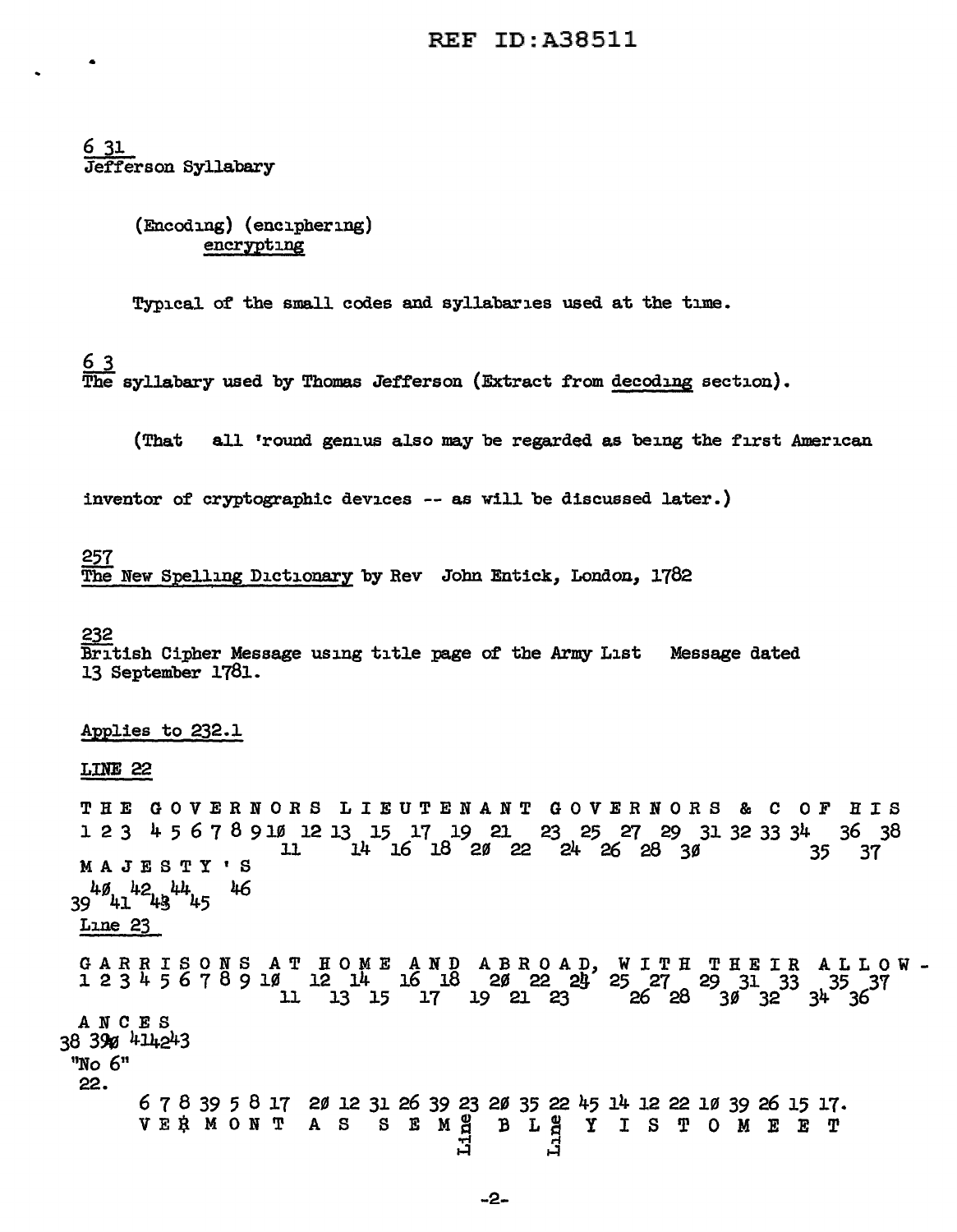The key for the preceding message. (Finding the key after solution)

Before showing the next slides explain about British cryptanalysts working

on American ciphers

232.1

243  $\overline{\text{Franklin}}$  (Dumas) Cipher-Key Text 1706-1790

244 Franklin (Dumas) Cipher-Encipher Table.

Beale Papers.

Benedict Arnold - "James Moore, Edward Fox, Gustavus" Major Andre - "Joseph Andrews, John Anderson".

Arnold, disgruntled with injustices of Congress, starts off anonymous correspondence, giving information showing he is well-placed. Arnold gets command of West Point They used secret inks, Bailey's dictionary, word cipher witb words out of Blackstone and songbooks, grilles, slips of paper enclosed in specially constructed hollow bullets. Andre captured September 1786, writes out full confession and was banged. Arnold barely escaped to British lines (peculiar part of Arnold's treason)

One of the cipher letters sent by Benedict Arnold to Sir Henry Clinton. 15 July 1780.

-3-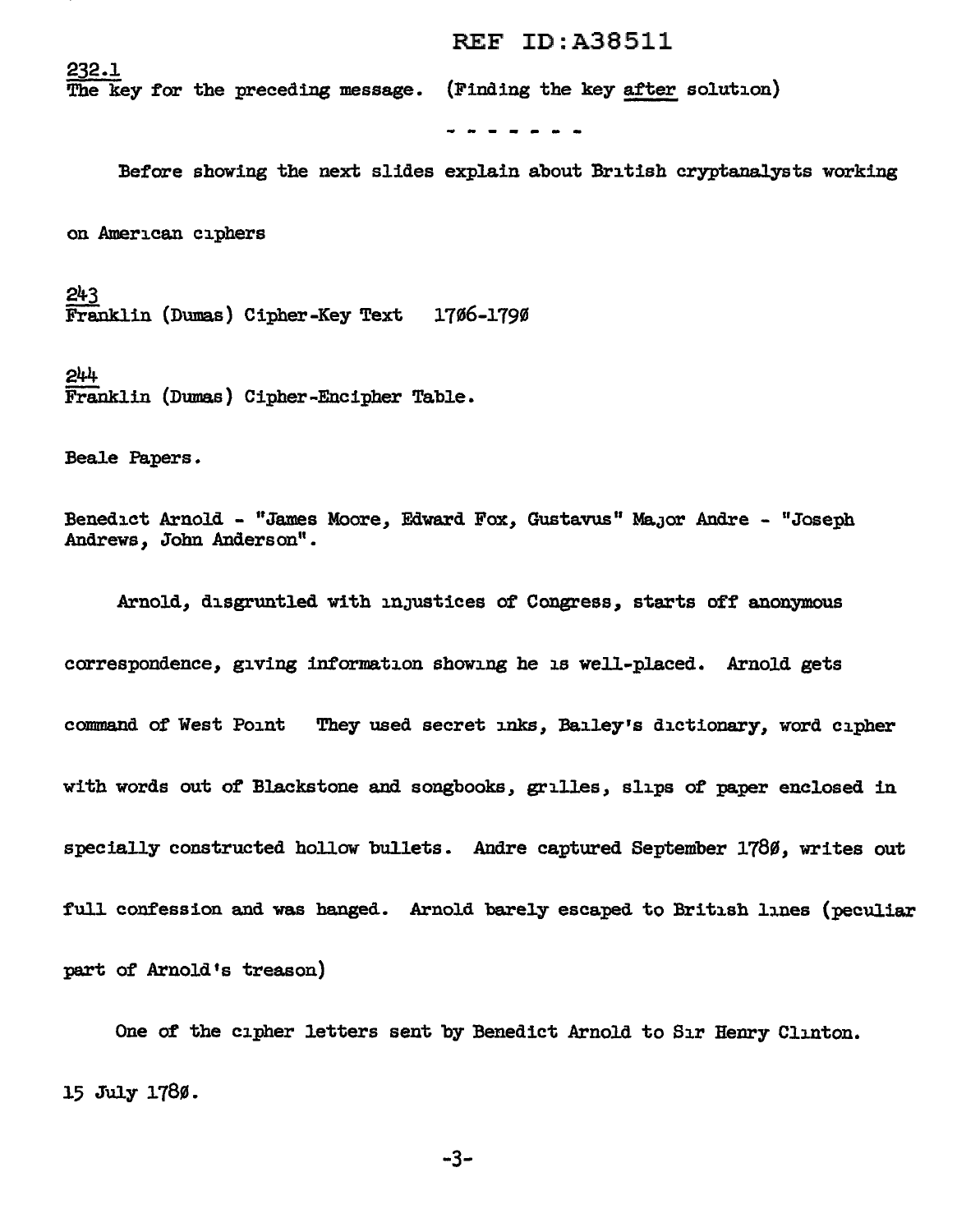"If I point out a plan of cooperation by which S(ir) H(enry) (Clinton) shall possess himself of West Point, the garrison, etc. etc., twenty thousand pounds Sterling I think will be a cheap purchase for an object of so much importance."

(Full text - see typewritten sheet accompanying plate  $6\,5$ )

<u>65</u>

Plain text of the preceding message.

6.6

Treason against Washington. Arnold lays a trap for Washington.

67 Another example of Benedict Arnold's ciphers.

68

.Arnold's Treasonable Cow Letter.

6 9

Example of a. grille used by British

231 *LOVELL,* James •

Congress• cipher expert who managed to decipher nearly all, of not all, of

British code messages intercepted by the Americans.

\*\*\*\*\*\*\*\*\*

To Gen. Greene, cy to Washington)

Philadelphia Sept. 21, 1780

Sır.

You once sent some papers to Congress which no one about you could decypher Should such be the case with some you have lately forwarded I presume that the result of my pains, herewith sent, will be useful to you I took the papers out of Congress, and I do not think. it necessary to let it be known here what my success has been in the attempt For it appears to me that the Enemy make only such changes in their Cypher when they meet with misfortune, (as makes a difference in position on1y to the same alphabet) and therefore if no talk of Discovery is made by me here or by your Family you may be in chance to draw Benefit this campaign from my last Night's watching.